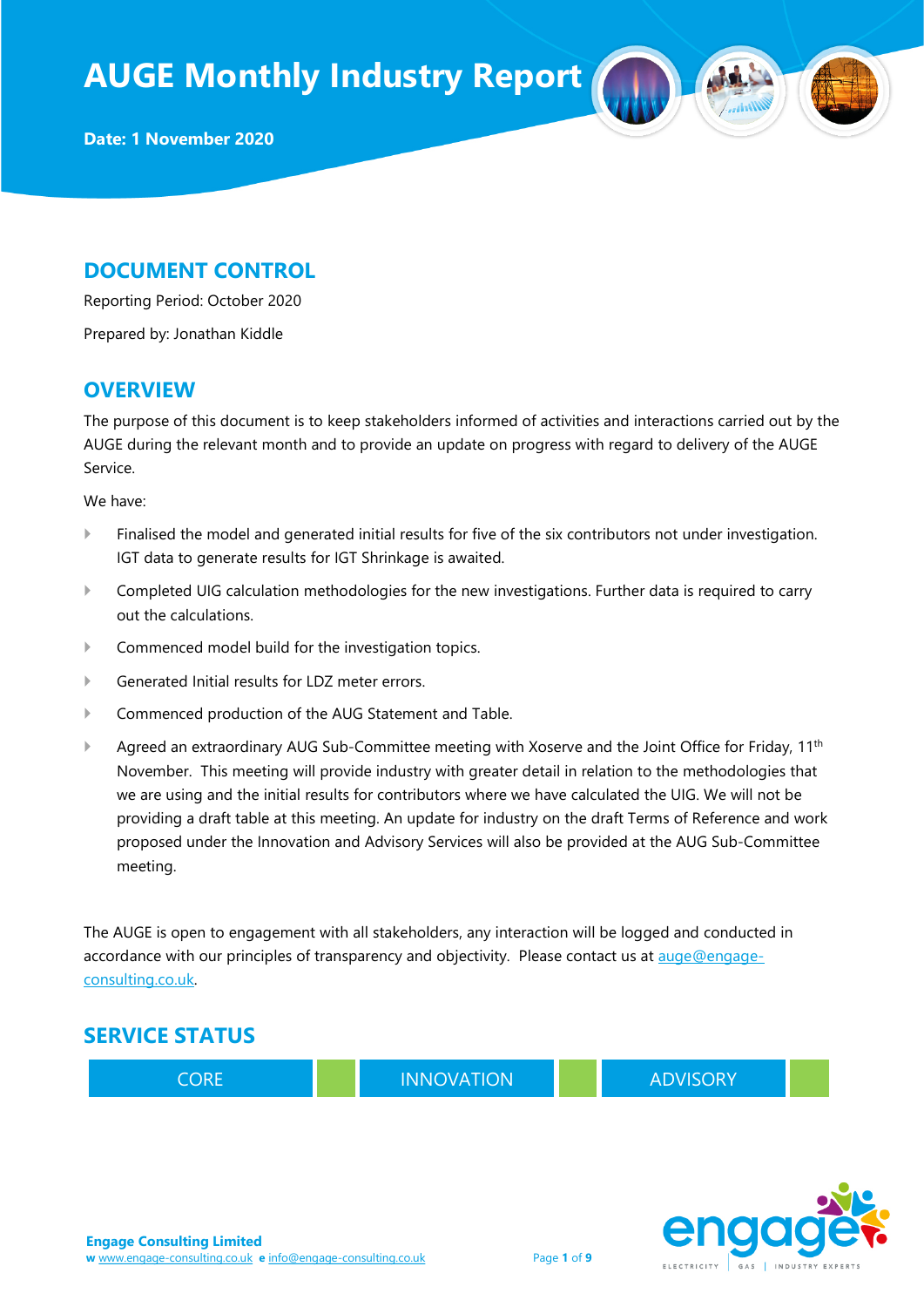

### KEY ISSUES AND RISKS

| <b>ISSUE DESCRIPTION</b> | H/M/L | <b>MITIGATION</b>                                                                                                                                                                                                                                                                                                                        |
|--------------------------|-------|------------------------------------------------------------------------------------------------------------------------------------------------------------------------------------------------------------------------------------------------------------------------------------------------------------------------------------------|
| COVID-19                 | M     | We are in the process of a) determining the<br>assumptions we will make in relation to COVID<br>impacts on gas usage for the next Gas Year and<br>b) identifying any specific analytical refinements,<br>in relation to UIG, given these assumptions and<br>impacts of COVID on gas usage (and data being<br>analysed) in this Gas Year. |
| Data Receipt             | M     | Some of the data is arriving late which is<br>affecting the level of analysis that we will be<br>able to do to include in our investigations in this<br>year's assessment. We are proactively engaging<br>with those parties from whom the data has been<br>requested to ensure delays are kept to a<br>minimum.                         |

| <b>RISK DESCRIPTION</b> | H/M/L | <b>MITIGATION</b> |
|-------------------------|-------|-------------------|
| None                    |       |                   |

### CORE SERVICE

#### Detailed Investigation Update

| ID  | <b>CONTRIBUTOR NAME</b>         | <b>STATUS</b>                                                                                                                                                                                                                                                                                                                 |
|-----|---------------------------------|-------------------------------------------------------------------------------------------------------------------------------------------------------------------------------------------------------------------------------------------------------------------------------------------------------------------------------|
| 010 | Theft of Gas                    | Analysis of initial data set complete. Method for<br>calculating unreported theft and total theft has been<br>defined. Methodology definition and model build to<br>split the UIG relating to theft to market participants is<br>ongoing. Further details will be provided at the<br>extraordinary AUG Sub-Committee meeting. |
| 040 | <b>Consumption Meter Errors</b> | Received in service testing results from BEIS which<br>indicate that there is an under read bias for new                                                                                                                                                                                                                      |

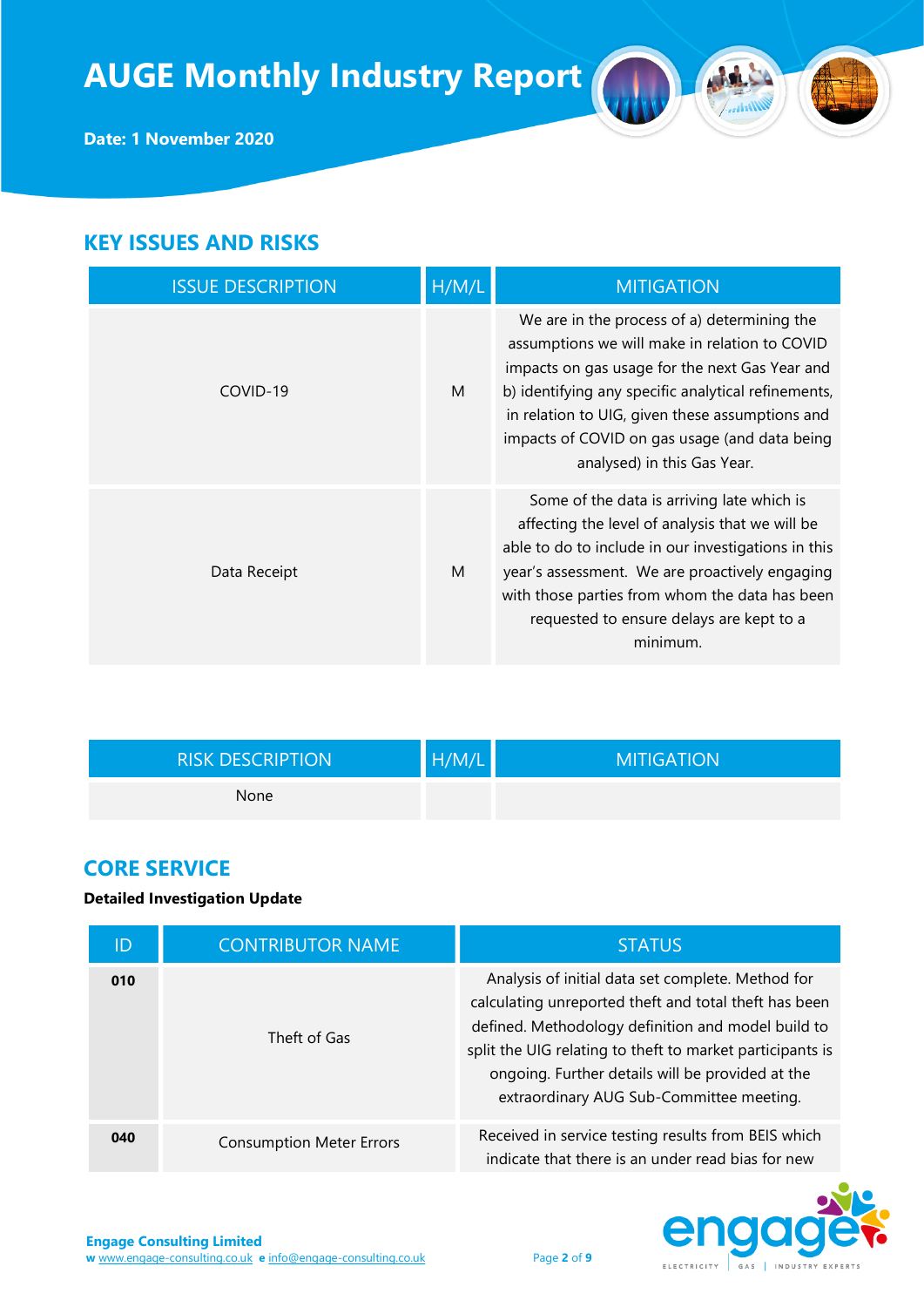#### Date: 1 November 2020

|     |                                   | domestic meters. We require further data to carry out<br>analysis on the effect of faulty meters on UIG. We<br>have carried out detailed analysis on the previous<br>method that calculated UIG associated with extremes<br>of use. We have concluded that this can't be<br>validated without employing too many large<br>assumptions and therefore will not be including this<br>in our methodology. Further details will be provided<br>at the extraordinary AUG Sub-Committee meeting. |
|-----|-----------------------------------|-------------------------------------------------------------------------------------------------------------------------------------------------------------------------------------------------------------------------------------------------------------------------------------------------------------------------------------------------------------------------------------------------------------------------------------------------------------------------------------------|
| 050 | Meter Errors at LDZ input         | We have finalised our methodology and generated<br>initial results. We currently estimate that LDZ meter<br>errors generate 2.5 GWh of UIG and this is split to all<br>matrix positions based on throughput proportions.<br>Further details will be provided at the extraordinary<br>AUG Sub-Committee meeting.                                                                                                                                                                           |
| 090 | No Meter Read at Line in the Sand | We have defined the methodology for calculating the<br>UIG associated with no read based on the estimated<br>final reconciliation percentage. This will be calculated<br>on a LDZ matrix position basis. We are awaiting data<br>to calculate the reconciliation percentages. The error<br>rate will be based on AQ changes, AQ corrections<br>and read rejection. Further details will be provided at<br>the extraordinary AUG Sub-Committee meeting.                                    |

#### Other Contributors Update

For all other previously assessed contributors, we have commenced the related calculations, although some necessary external data is still outstanding to finalise the results

| ID  | <b>CONTRIBUTOR NAME</b> | <b>STATUS UPDATES</b>                                                                                                                                                                                                                                          |
|-----|-------------------------|----------------------------------------------------------------------------------------------------------------------------------------------------------------------------------------------------------------------------------------------------------------|
| 020 | Unregistered Sites      | The UIG calculated associated to this contributor is<br>102 GWh. The majority of this is down to one<br>previously unregistered EUC 09 site being registered<br>this year. Further details will be provided at the<br>extraordinary AUG Sub-Committee meeting. |

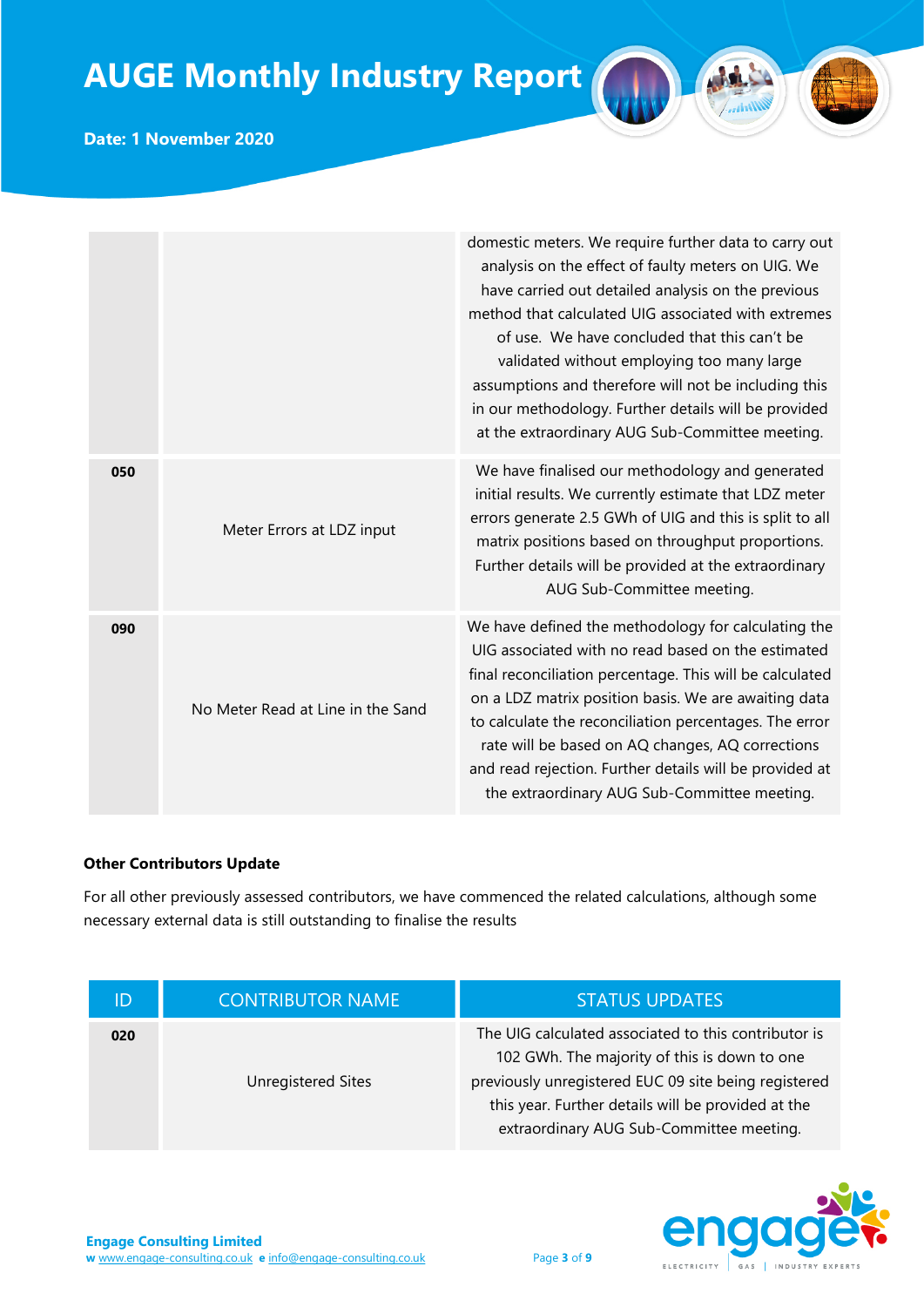

Date: 1 November 2020

| 025 | <b>Shipperless Sites</b>                         | The UIG calculated associated to this contributor is 32<br>GWh. This is higher than last year due to the<br>difference in back billed proportion. Further details<br>will be provided at the extraordinary AUG Sub-<br>Committee meeting.                                                                                                                                                                                                                                        |
|-----|--------------------------------------------------|----------------------------------------------------------------------------------------------------------------------------------------------------------------------------------------------------------------------------------------------------------------------------------------------------------------------------------------------------------------------------------------------------------------------------------------------------------------------------------|
| 030 | <b>IGT Unknown Projects</b>                      | No UIG identified for the contributor                                                                                                                                                                                                                                                                                                                                                                                                                                            |
| 060 | <b>IGT Shrinkage</b>                             | Length of main data is currently outstanding. Once<br>received the UIG will be calculated.                                                                                                                                                                                                                                                                                                                                                                                       |
| 070 | Atmospheric Pressure Assumption                  | The methodology uses weather station and altitude<br>data to determine two pressure variances, one based<br>on altitude and the other on weather station data.<br>These pressure variances are used to calculate energy<br>error factors. The UIG associated with this contributor<br>has been calculated to be 203 GWh. Further details<br>will be provided at the extraordinary AUG Sub-<br>Committee meeting.                                                                 |
| 080 | Average Temperature Assumption                   | The UIG associated with the contributor has been<br>calculated to be 1,302 GWh. The difference from last<br>year's results is down to AQ changes, the new EUC<br>bands and different interpretation of<br>internal/external. Further details will be provided at<br>the extraordinary AUG Sub-Committee meeting.                                                                                                                                                                 |
| 100 | Large Sites with Incorrect Correction<br>Factors | The UIG associated with sites with too low correction<br>factors has been estimated to be 413 MWh. The UIG<br>associated with standard correction factors has been<br>calculated. The majority of this is linked to two sites<br>with the standard correction factor and therefore our<br>assumptions of the correction factor being used in<br>the AQ calculation needs to be validated. Further<br>details will be provided at the extraordinary AUG<br>Sub-Committee meeting. |

#### Contributors not under investigation

ID CONTRIBUTOR NAME STATUS

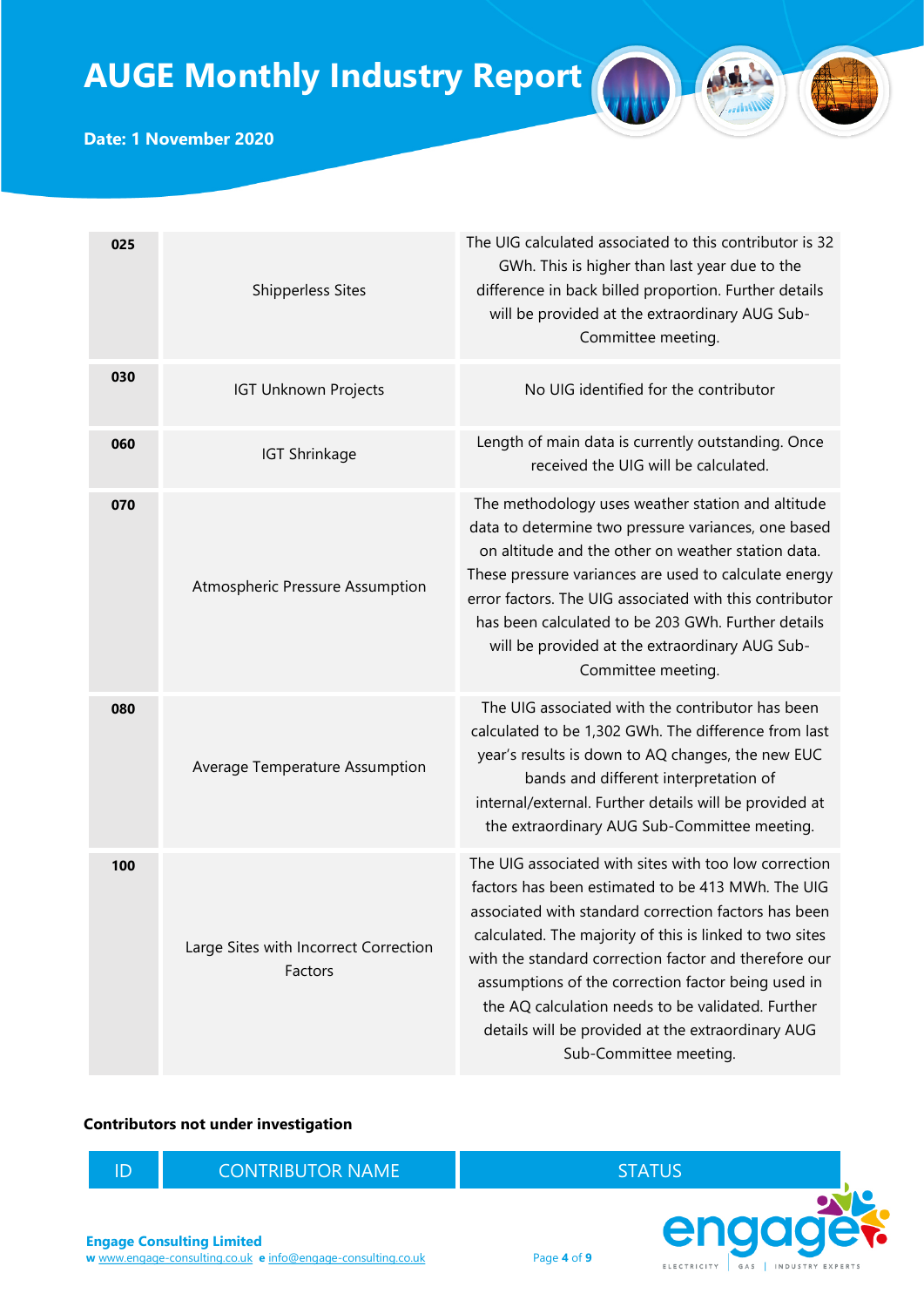

| 110 | CV Shrinkage    | No investigation planned. |
|-----|-----------------|---------------------------|
| 120 | Meter Exchanges | No investigation planned. |

| DELIVERABLE / KEY ACTIVITY                         | <b>PROGRESS</b>                                                                                                                |  |
|----------------------------------------------------|--------------------------------------------------------------------------------------------------------------------------------|--|
| <b>Data Acquisition and Detailed Investigation</b> |                                                                                                                                |  |
| Model build                                        | Ongoing.                                                                                                                       |  |
| <b>Total UIG forecast</b>                          | Process to calculate and track current UIG volumes<br>has been completed.                                                      |  |
| Consumption forecast                               | Initial calculation carried out. Adjustments are<br>required to consider COVID and previous industry<br>trends not continuing. |  |
|                                                    | <b>Statement and Engagement</b>                                                                                                |  |
| AUG Sub-Committee meeting on 11th<br>November      | Slides have been prepared in readiness for the<br>meeting                                                                      |  |
| <b>AUG Statement</b>                               | Drafting of the statement is ongoing                                                                                           |  |
| <b>Queries Received</b>                            |                                                                                                                                |  |
| None at present                                    | N/A                                                                                                                            |  |

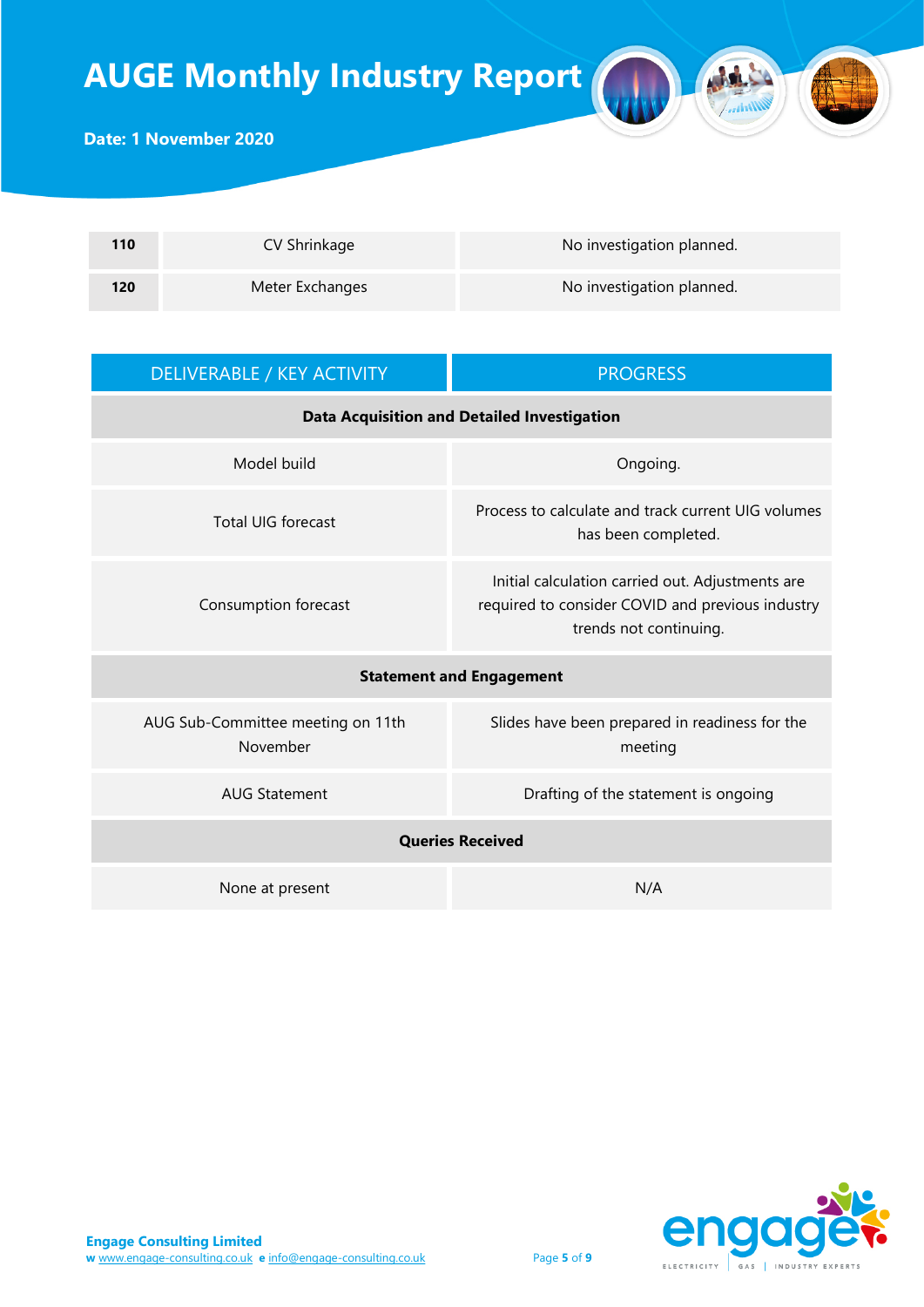| <b>Relevant UNC Modifications</b>                                                                              |                                                                                                          |  |
|----------------------------------------------------------------------------------------------------------------|----------------------------------------------------------------------------------------------------------|--|
| 0672 ("Target, Measure and Report Product Class 4                                                              | Implemented, AUGE will monitor effect on read                                                            |  |
| Read Performance")                                                                                             | provision and any subsequent impact on UIG.                                                              |  |
| 0674 ("Performance Assurance Techniques and                                                                    | Ongoing, AUGE to monitor progression of                                                                  |  |
| Controls")                                                                                                     | modification.                                                                                            |  |
| 0691S ("CDSP to convert Class 2,3 or 4 Supply<br>Meter Points to Class 1 when G1.6.15 criteria are<br>$met'$ ) | Implemented, AUGE will monitor effect on read<br>provision and any subsequent impact on UIG.             |  |
| 0692S ("Automatic updates to Meter Read                                                                        | Ongoing, AUGE to monitor progression of                                                                  |  |
| Frequency")                                                                                                    | modification.                                                                                            |  |
| 0693R ("Treatment of kWh error arising from                                                                    | Ongoing, AUGE to monitor progression of                                                                  |  |
| statutory volume-energy conversion")                                                                           | modification.                                                                                            |  |
| 0700 ("Enabling large scale utilisation of Class 3")                                                           | Implemented, AUGE will monitor effect on read<br>provision and any subsequent impact on UIG.             |  |
| 0704S ("Transporter Theft of Gas Reporting")                                                                   | Implemented, AUGE to review Transporter Theft of<br>Gas Reporting output once this becomes<br>available. |  |
| 0710 ("CDSP provision of Class 1 read service")                                                                | Implemented, AUGE will monitor effect on read<br>provision and any subsequent impact on UIG.             |  |
| 0711 ("Update of AUG Table to reflect new EUC                                                                  | Implemented, changes to be incorporated into the                                                         |  |
| bands")                                                                                                        | AUG Statement and Table for AUG Year 2021/22.                                                            |  |
| 0719R ("Calculation of Energy Value of Gas")                                                                   | Ongoing, AUGE to monitor progression of<br>modification.                                                 |  |
| 0722 ("Allow Users to submit Estimated Meter                                                                   | Implemented, AUGE will monitor effect on read                                                            |  |
| Reading during COVID-19")                                                                                      | provision and any subsequent impact on UIG.                                                              |  |
| 0723 ("Use of the isolation flag to identify sites with                                                        | Implemented, AUGE will monitor any subsequent                                                            |  |
| abnormal load reduction during COVID-19 period")                                                               | impact on UIG.                                                                                           |  |



AL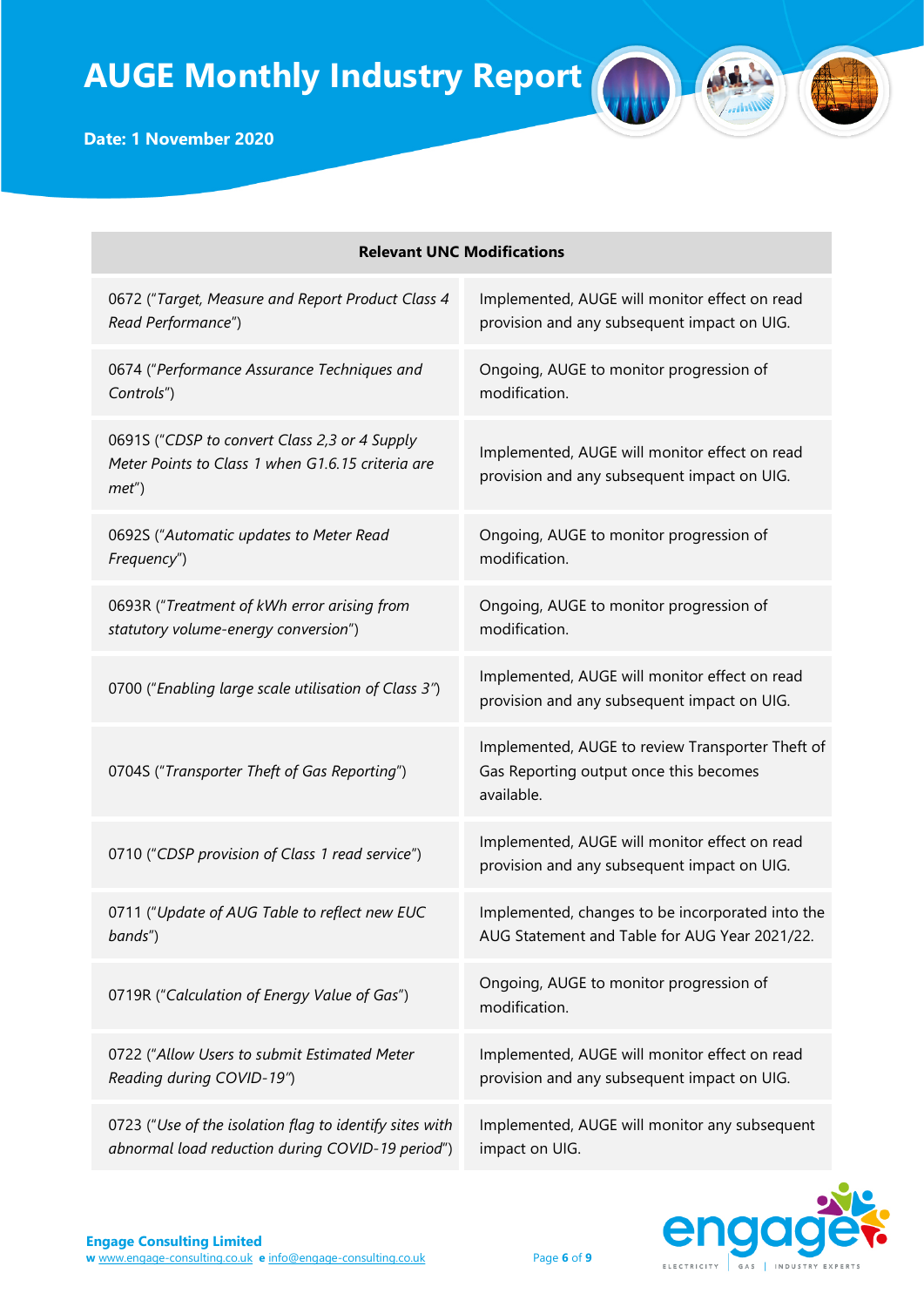

#### Date: 1 November 2020

| 0734 ("Reporting Valid Confirmed Theft of Gas into | Ongoing, AUGE to monitor progression of |
|----------------------------------------------------|-----------------------------------------|
| Central Systems")                                  | modification.                           |
| 0736 / 0736A ("Clarificatory change to the AQ      | Ongoing, AUGE to monitor progression of |
| amendment process within TPD G2.3")                | modifications.                          |

|  | <b>Industry Consultations</b> |
|--|-------------------------------|
|--|-------------------------------|

Ofgem Consultation – "The Retail Energy Code – Proposals for version 1.1"

Possibility that changes to the theft arrangements (TRAS, GTDIS) could affect detection levels during the 2021/22 Gas Year. AUGE to monitor progression of consultation and final Ofgem decision.

#### AUGE Requests for Data

Updated Prioritised data request

The current status of the files from the updated prioritised data request has been provided alongside this report

#### Meetings attended by AUGE

No meetings with third parties attended by the AUGE in October.

#### AUGE Activities Planned for Next Month

- Completion of the AUG model.
- Further analysis of data provided by Xoserve.
- Generation of further UIG estimates for individual contributors.
- Acquisition of data from other sources.
- Continue with the creation of the draft AUG Statement.
- Generation of initial view of the Weighting Factors Table.

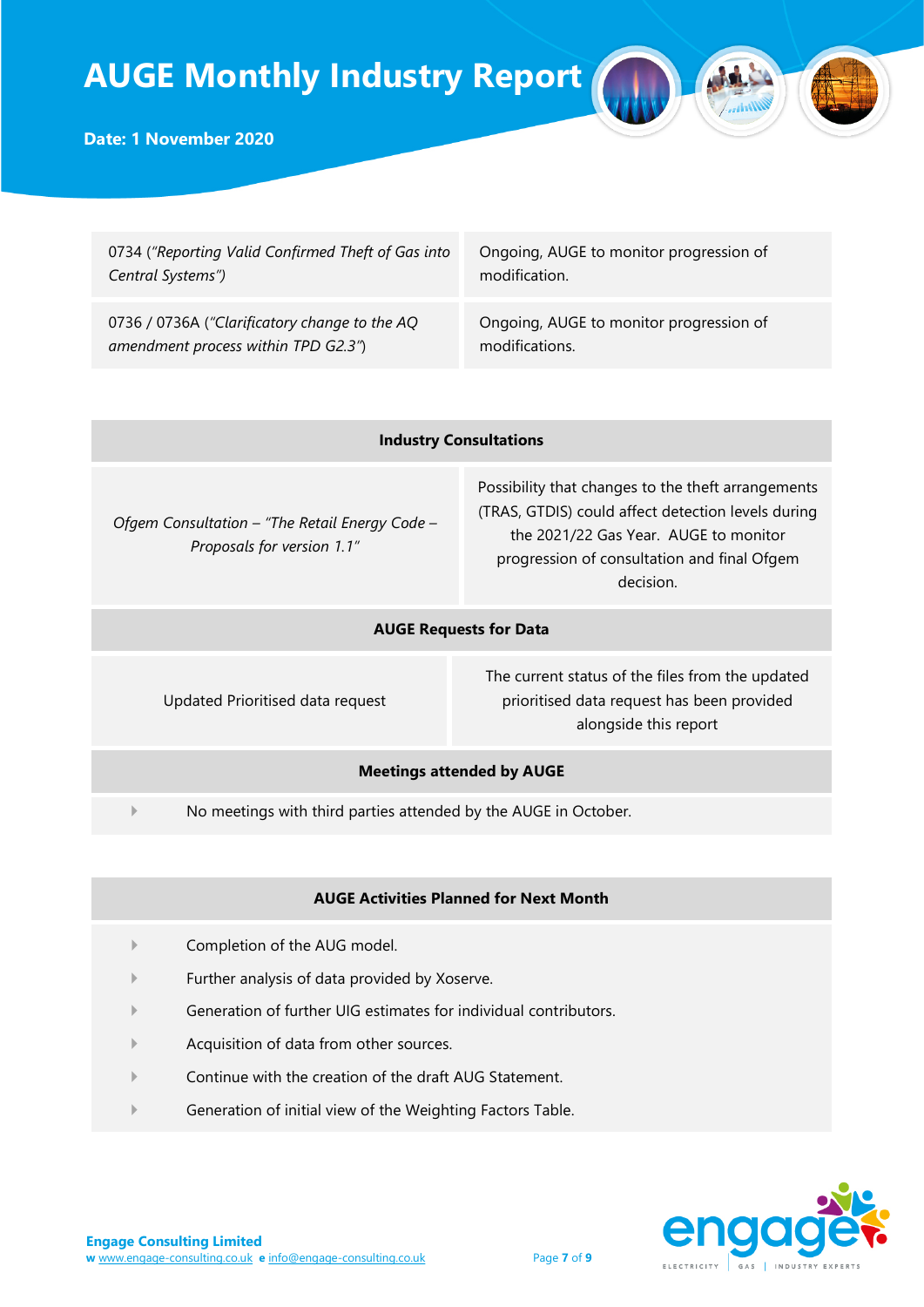- Hold extraordinary AUG Sub-Committee meeting on 11th November to provide additional detail on methodologies and an update on work proposed under the Innovation and Advisory Services.
- Commence identification of possible innovations under the Innovation Service.
- Continued stakeholder engagement.

| <b>DELIVERABLE / KEY ACTIVITY</b>  | <b>PROGRESS</b>                                                                                                                                                                                                                                                                                                                                                                                                                                                                                                                                                                                                                                                                                                                                                                                                          |
|------------------------------------|--------------------------------------------------------------------------------------------------------------------------------------------------------------------------------------------------------------------------------------------------------------------------------------------------------------------------------------------------------------------------------------------------------------------------------------------------------------------------------------------------------------------------------------------------------------------------------------------------------------------------------------------------------------------------------------------------------------------------------------------------------------------------------------------------------------------------|
| Commencement of Innovation Service | An update on the draft Terms of Reference and<br>approval of work proposed under the<br>Innovation Service will be provided at the<br>extraordinary AUG Sub-Committee meeting<br>scheduled for Friday, November 11 <sup>th</sup> .<br>Should these receive approval, the AUGE<br>proposes to provide details of its proposed<br>innovation to better allocate UIG at the AUG<br>Sub-Committee meeting scheduled for Friday,<br>January 15 <sup>th</sup> , 2021.<br>Should this receive approval from the AUG Sub-<br>▶<br>Committee, the AUGE will then present to the<br>UNC Committee at its meeting scheduled for<br>Thursday, January 21 <sup>st</sup> , 2021 so that the<br>necessary approval can be sought from that<br>body with regard to authorisation of the<br>associated expenditure for the business case. |

## INNOVATION SERVICE

Assuming Xoserve and Industry approval is received on 11<sup>th</sup> November, innovation work will progress in accordance with the timeline shown below.